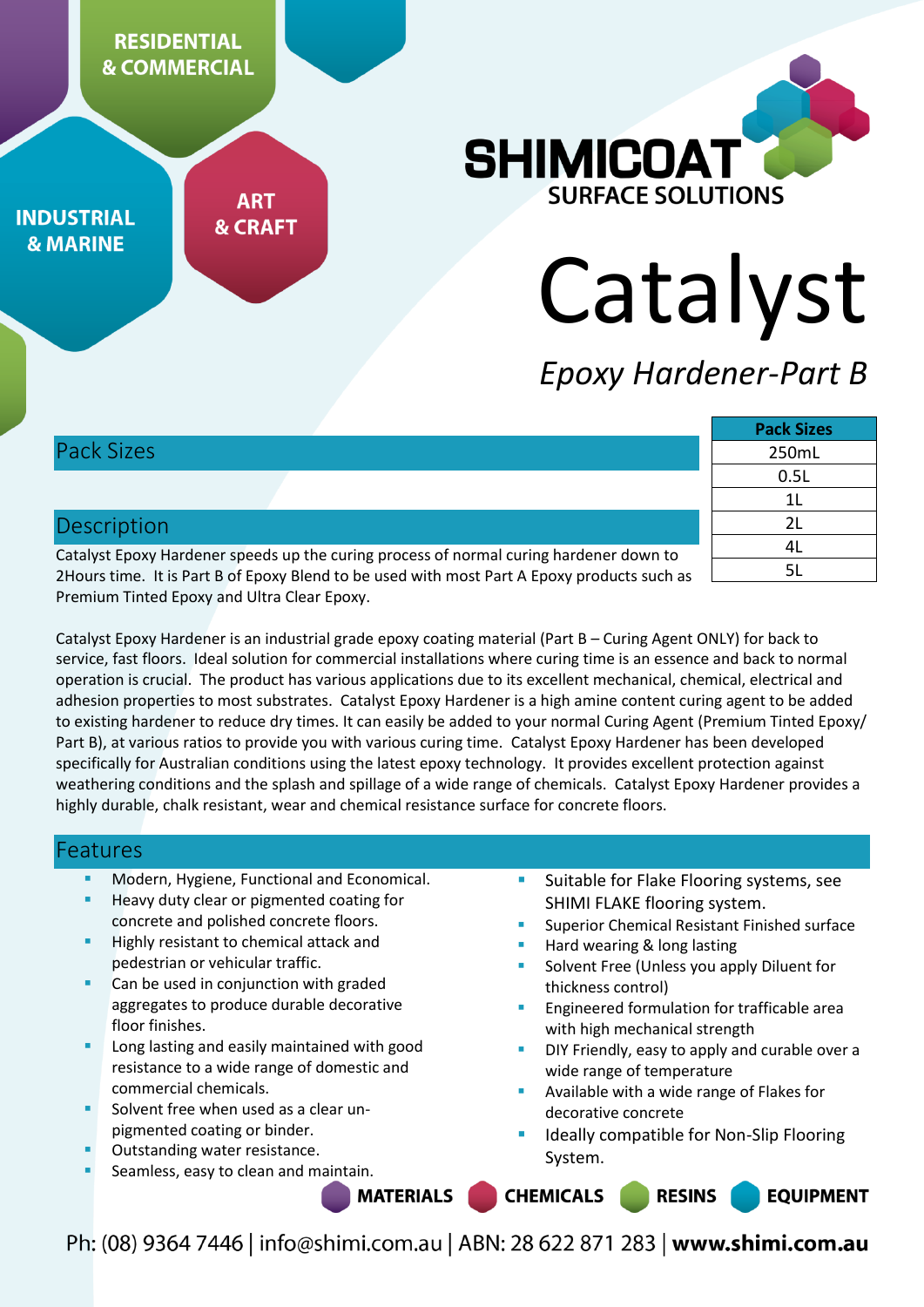

#### Coverage

#### **Using neat for Fast Cure Floor:**

1Lt is added to 6Lt of Premium Tinted Epoxy to cover over 30sqm 1Lt is added to 4Lt of Clear Epoxy to cover over 15sqm

# Applications

Roller, Brush or Squeegee.

# Dry Time at 25°C

| <b>Parameters</b>    | <b>Measures</b>                                                  |
|----------------------|------------------------------------------------------------------|
| <b>Pot Life</b>      | 15 minutes at 25°C                                               |
| <b>Tack Free</b>     | <b>Half hours</b>                                                |
| <b>Thin Film Set</b> | 1 Hours (Min, depending on temperature and humidity)             |
| <b>Dry Cured</b>     | 2-4 hours – Foot Traffic (depending on temperature and humidity) |
| <b>Fully Cured</b>   | 7 days (Vehicle Traffic)                                         |
| <b>Re-Coat</b>       | 4 Hours Intervals                                                |

# Clean Up

Thinner & Diluent (Blend of Solvents)

## Preparations

Clean and dry surface. Ensure surface to be coated is free of all dirt, grease, oil, paint, curing agents and other contaminants. Removal of Oil Contamination by degreaser and alkaline cleaning pressure wash Acid-wash to enhanced surface porosity and etch the surface. Ensure moisture free surface. Allow to completely dry, run Dry Test. Place a piece of plastic over a small area, tape the edges and leave for 1 hour. Remove plastic, if there is no moisture on either surface, concrete is sufficiently dry. Ideally, always consider surface grinding and removal of loose materials. Grinding is always advisable prior to application of all Shimicoat Epoxy products, to maximize adhesion. For further information, please refer to SHIMICOAT Instruction for "Surface Preparations".

# Specifications

#### Physical & Chemical properties of Tinted Epoxy Premium 105TP.

| Pot Life @25°C                            | 15 <sub>min</sub>                                       |  |
|-------------------------------------------|---------------------------------------------------------|--|
| <b>Colour of Blend</b>                    | Available in All Australian Standard AS 2700 Colours    |  |
| <b>Specific Gravity (SG) of Blend</b>     | 1.4                                                     |  |
| Low Profile Coverage (Kg/sqm)             | Roller Application (200micron) - 0.2Kg of Blend per sqm |  |
| <b>Mix Ratio</b>                          | 6A:1B By Volume                                         |  |
| Maximum Temperature Surface Exposure (°C) | 140                                                     |  |
| <b>Initial Cure Time (Hours)</b>          | 3-4Hours                                                |  |
| <b>Ultimate Cure Time (Days)</b>          | 7 Days                                                  |  |

MATERIALS CHEMICALS

**EQUIPMENT** 

**RESINS**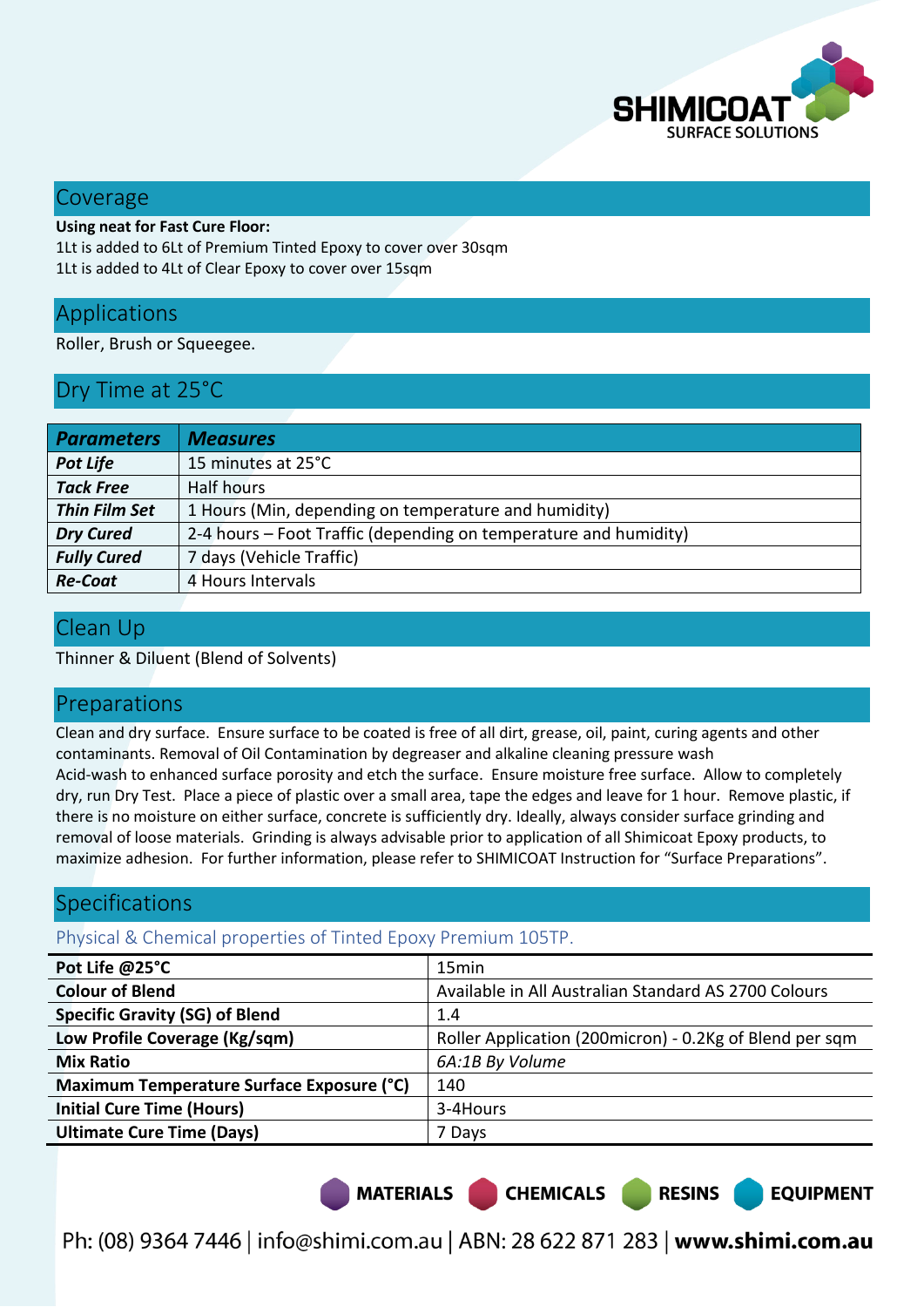

Specific resistance properties of Catalyst Tinted Epoxy FC110, in harsh chemicals.

|                                                                     |                           |                                          | <b>Rating</b>  |  |
|---------------------------------------------------------------------|---------------------------|------------------------------------------|----------------|--|
|                                                                     | Reagent                   |                                          |                |  |
|                                                                     | Hydrochloric Acid         |                                          | B              |  |
|                                                                     | Sulphuric Acid            |                                          | $\mathcal{C}$  |  |
| Acids                                                               | Acetic Acid               |                                          | $\mathbf{B}$   |  |
|                                                                     | Nitric Acid (10% max)     |                                          | $\overline{C}$ |  |
|                                                                     |                           | Phosphoric Acid (25% max)                | B              |  |
|                                                                     | Sodium Hydroxide          |                                          | B              |  |
|                                                                     | Ammonium Hydroxide        |                                          | A              |  |
| Alkalis                                                             | Potassium Hydroxide       |                                          | B              |  |
|                                                                     |                           | Sodium Hypochlorite (Bleach)             | $\mathbf{A}$   |  |
|                                                                     | Xylene                    |                                          | A              |  |
|                                                                     | Methyl Ethyl Ketone (MEK) |                                          | $\overline{C}$ |  |
|                                                                     | Diesel                    |                                          | A              |  |
| Solvents                                                            | Ethanol                   |                                          | A              |  |
|                                                                     | Acetone                   |                                          | B              |  |
|                                                                     | Kerosene                  |                                          | $\mathbf{A}$   |  |
|                                                                     | Petrol                    |                                          | А              |  |
|                                                                     | Wine & Beer               |                                          | $\Lambda$      |  |
| <b>Code</b>                                                         | <b>Resistance</b>         | <b>Description</b>                       |                |  |
| A                                                                   | Excellent                 | Suitable for Long term immersion         |                |  |
| Suitable for Short-term immersion (Max 3<br>Good<br>B               |                           |                                          |                |  |
|                                                                     |                           | days)                                    |                |  |
| $\mathsf{C}$                                                        | Caution                   | Very short contact time is OK, spill and |                |  |
|                                                                     |                           | splash                                   |                |  |
| D                                                                   | Danger                    | Not Recommended                          |                |  |
| Indicative reference only. Tested in laboratory conditions at 25°C. |                           |                                          |                |  |

Resistance properties of Tinted Epoxy Premium 105TP:

| <b>Heat Resistant</b>   | $140^{\circ}$ C                                                                                     | <b>Alkalis</b>            | <b>Resist Short term</b><br>immersion in all<br>alkalis.                              |
|-------------------------|-----------------------------------------------------------------------------------------------------|---------------------------|---------------------------------------------------------------------------------------|
| <b>Weather Proofing</b> | All Epoxy Coatings<br>may yellow with<br>time. Weatherproof<br>top coat may be used<br>if required. | <b>Salts &amp; Brines</b> | Resist continuous or<br>long-term immersion<br>in all Salts & Brine<br>systems.       |
| <b>Solvents</b>         | <b>Resistant to most</b><br>hydrocarbon solvents<br>and alcohols.                                   | Water                     | Excellent resist to<br>continuous or long<br>term immersion in<br>fresh & Salt Water. |
| <b>Acids</b>            | Resist splash and<br>spills in all acids.                                                           | <b>Abrasion</b>           | Excellent when fully<br>cured (7 Days)                                                |

MATERIALS CHEMICALS RESINS

**EQUIPMENT**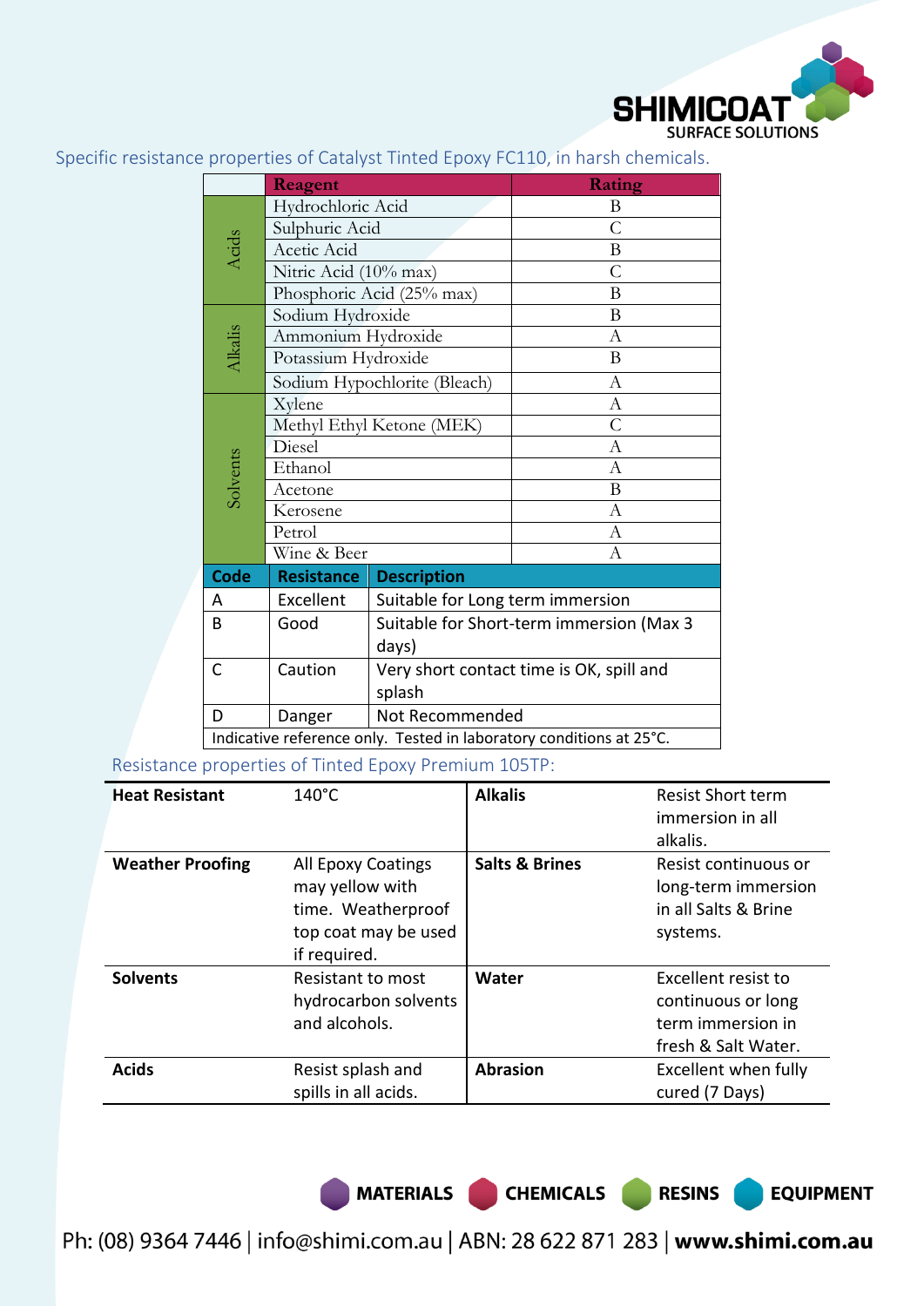

# Direction

Catalyst Epoxy Hardener provides installers with a great flexibility of deciding on their best curing time that's most suitable for their project. Feel free to add any dosage according to below table and graph, to obtain your ideal curing time:

| Cure time 25°C | Catalyst Epoxy Hardener - 6A:1B by Vol | Premium Tinted Epoxy Part B (105B) - 3A:1B by Vol |
|----------------|----------------------------------------|---------------------------------------------------|
| 8 Hours        | 0%                                     | 100%                                              |
| 4 Hours        | 50%                                    | 50%                                               |
| 2 Hours        | 100%                                   | 0%                                                |

#### **When using with Premium Tinted Epoxy:**

| Cure time 25°C      | <b>Catalyst Epoxy Hardener - 6A:1B by</b><br>Vol | Premium Tinted Epoxy Part B (105B) - 3A:1B by Vol  |  |
|---------------------|--------------------------------------------------|----------------------------------------------------|--|
| 8 Hours             | 0%                                               | 100%                                               |  |
| 4 Hours / Total Vol | 50% = 1Lt Catalyst Epoxy Hardener +              | 50% = 1Lt Catalyst Epoxy Hardener + 3Lt of Premium |  |
| $= 7 + 4 = 11$ Lt   | 6Lt of Premium Tinted Epoxy Part A               | <b>Tinted Epoxy Part A</b>                         |  |
| 2 Hours             | 100%                                             | 0%                                                 |  |

#### **Important NOTES:**

 Add the correct quantity of Epoxy Resin (Part A) into each hardener respectfully, 6A:1B into Catalyst Epoxy Hardener, and 3A:1B into Tinted Epoxy Hardener (105B).

- You can use Catalyst Epoxy Hardener with clear epoxy; however, we do not recommend due to yellowing. If you wish to use Catalyst Epoxy Hardener with clear epoxy; add the correct quantity of resin (Part A) respectfully.
- Equivalent Stochiometric ratio of **Premium Tinted Epoxy Part B/Curing Agent** to **Catalyst Epoxy Hardener** is 2:1. Meaning, to replace 1Lt of normal curing agent (e.g. PT105B) you need to add 0.5Lt of Catalyst Epoxy Hardener.

# 2 X Normal Curing Agent (PT105B) = 1 X Catalyst Hardener

| <b>Products</b>                                                         | <b>Mix Ratio</b> |
|-------------------------------------------------------------------------|------------------|
| Premium Tinted Epoxy PT105K (Normal Hardener/Normal Curing Agent)       | 3A:1B            |
| Catalyst Tinted Epoxy FT110 (Catalyst Epoxy Hardener/Fast Curing Agent) | 6A:1B            |



Ph: (08) 9364 7446 | info@shimi.com.au | ABN: 28 622 871 283 | www.shimi.com.au

**RESINS** 

**EQUIPMENT**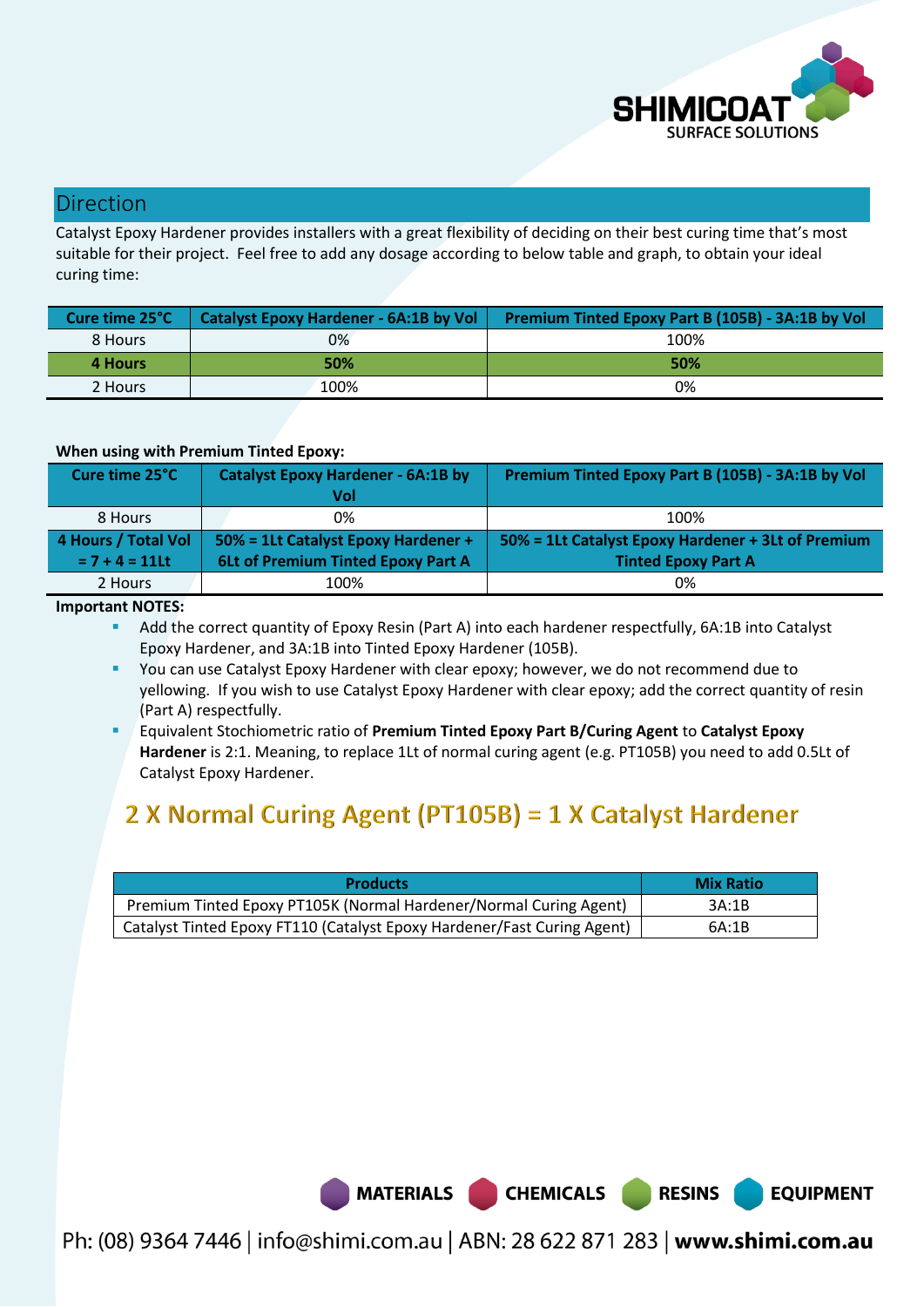



Catalyst Epoxy Hardener can be mixed at above various ratios with Part B of Premium Tinted Epoxy (Premium Curing Agent/Hardener) to be applied in many floors:

- Commercial Floors (Rapid back to service)
- Mechanical Workshops
- **Factories**
- Warehouses
- Food processing plants
- Chemical/pharmaceutical industry
- **Power stations**
- Plastics industry
- Laboratories
- Wash rooms
- Cool rooms and freezer rooms
- Exhibition halls and showrooms
- Demonstration floors and training facilities
- Loading bays and ramps
- All floors "Epoxy mortars and crack repair

**RESINS** 

**EQUIPMENT** 

All Epoxy products yellow overtime, especially under direct sunshine. Catalyst Epoxy Hardener increases the yellowing effect of the finished surface when compared to Premium Curing Agent. Ensure you use "UVthane", UV Resistant Polyurethane topcoat to sunshield your epoxy surface.

#### Mixing:

Mix thoroughly for a minimum 3 minutes manual or with mechanical mixer at low speed (750rmp Max). If mixing smaller portions mix at a ratio of 6A:1B by volume. For example, to prepare 3.5Lt mix, add 500mL of Part B into 3Lt of Part A.

- Ensure surface to be coated is dry, moisture can cause blooming and delamination.
- **Pot life is very short and approximately 15 minutes, work within 15min to ensure easy flow application.**
- SHIMI COLOURS, SHIMI METALLIC or SHIMI GLITTERS should be first added to Part A (Resin). Mix slowly using drill mixer on low speed. Mix for a few minutes to ensure completely homogenized without lump. Pour the bend into your tray and apply directly on the surface using the roller.
- Use steady long strokes and avoid overworking the roller or pushing your roller too quickly as this may trap air bubbles in the coating.
- Do not apply if the rain is expected within 24 hours of application.
- New concrete should be allowed to cure fully (at least 28days) before application.
- Keep the pail sealed when not in use. Avoid application on hot surfaces.

Ph: (08) 9364 7446 | info@shimi.com.au | ABN: 28 622 871 283 | www.shimi.com.au

MATERIALS CHEMICALS